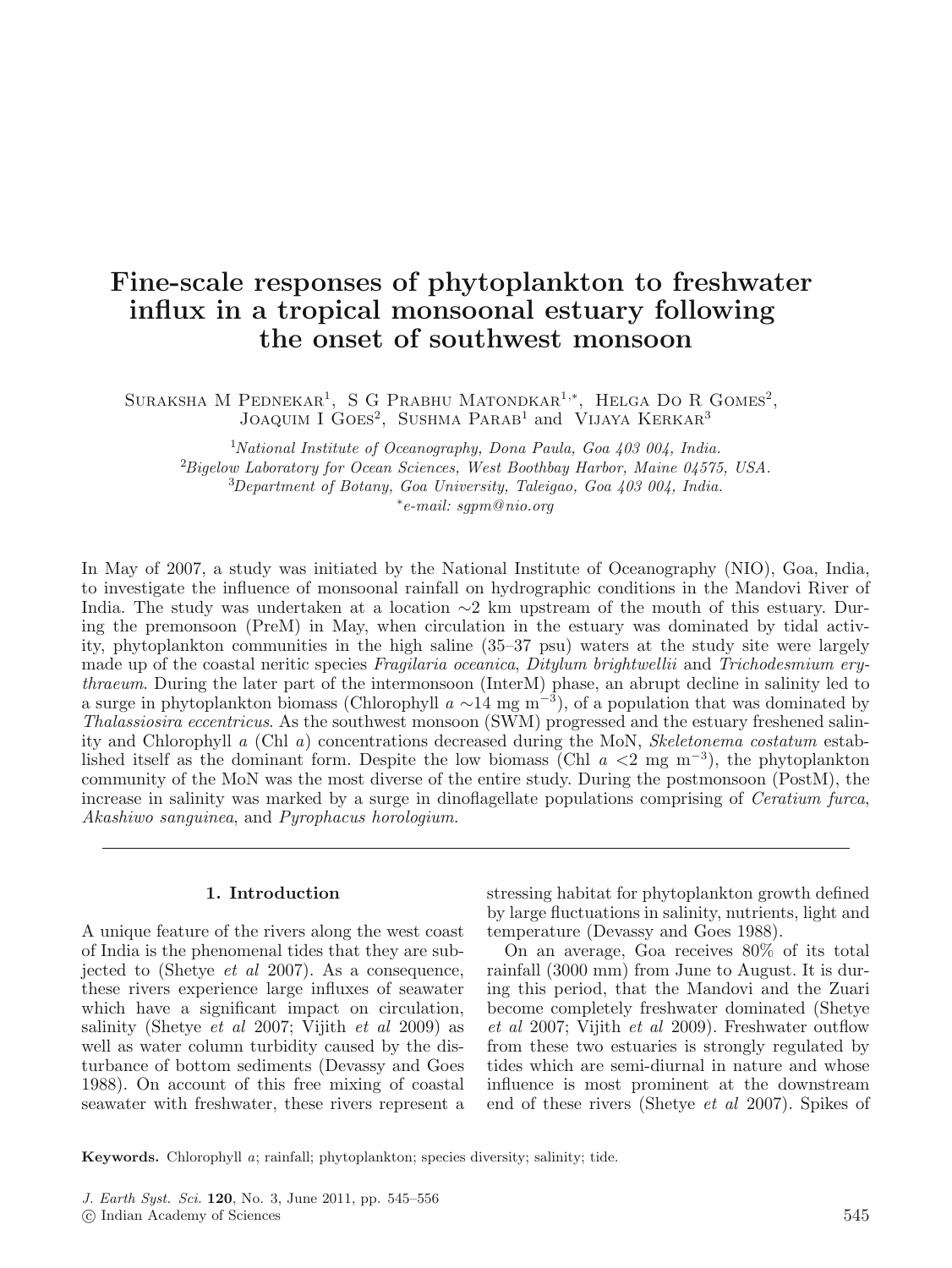freshwater influx into the estuary are always associated with steep increases in inorganic nutrients; these being mostly from excess fertilizer run-off from the surrounding rice fields (DeSousa et al 1981). In one of the most comprehensive studies of phytoplankton in these two estuaries, Devassy and Goes (1988) showed that the distribution, abundance and productivity of phytoplankton were strongly regulated by salinity and nutrients. Their findings were consistent with laboratory cultures of tropical estuarine phytoplankton by Qasim et al (1972) who demonstrated that moderately low salinities supported a greater phytoplankton growth when inorganic nutrients were not constraining.

Devassy and Goes (1988) observed that the Mandovi unlike the river Zuari, retained typical estuarine conditions for most part of the year and that it sustained a very high phytoplankton population during the PostM season. At the peak of the MoN season, phytoplankton biomass and diversity were at their lowest (Devassy and Goes 1988). Although the studies by Devassy and Goes (1988) represent the first account of phytoplankton diversity in the Mandovi and Zuari rivers, the inferences of monsoon-related changes in phytoplankton biomass and community succession patterns were based on monthly observations and so yielded only broad patterns of change in phytoplankton.

Present findings revealed the evolution of phytoplankton communities and their biomass as the southwest monsoon rainfall progressed and fresh-

water influx changed conditions in the Mandovi estuary. The datasets revealed rapid changes in near-surface salinity in the Mandovi river following the onset of the SWM and progress of the rainy season (Suprit and Shankar 2008). The present study represents the first detailed investigation on the effects of freshwater discharge on phytoplankton populations in a tropical monsoon-influenced estuary.

#### **2. Materials and methods**

## 2.1 Sampling site and sampling protocols

The Mandovi river is a tropical estuary located along the west coast of India between  $15°21'$ 15◦31 N and 73◦45 –73◦49 E. Together with the Zuari river and the Cumbarjua canal, it forms the major estuarine system of the State of Goa (figure 1). Like all the major rivers that run across the coastal plains of the west coast of India, the Mandovi and the Zuari rivers are important conduits for freshwater run-off from the slopes of the Sayhadri hills, through the coastal plains of the west coast of India, into the Arabian Sea. Freshwater run-off is greatest during the southwest monsoon (SWM, summer), usually from the end of June to early September, when most rivers along the west coast of India become freshwater dominated (Vijith et al 2009). Sampling in the Mandovi river commenced on 23 May 2007, well before the predicted start



Figure 1. Map showing sampling station (St. A) in Mandovi estuary.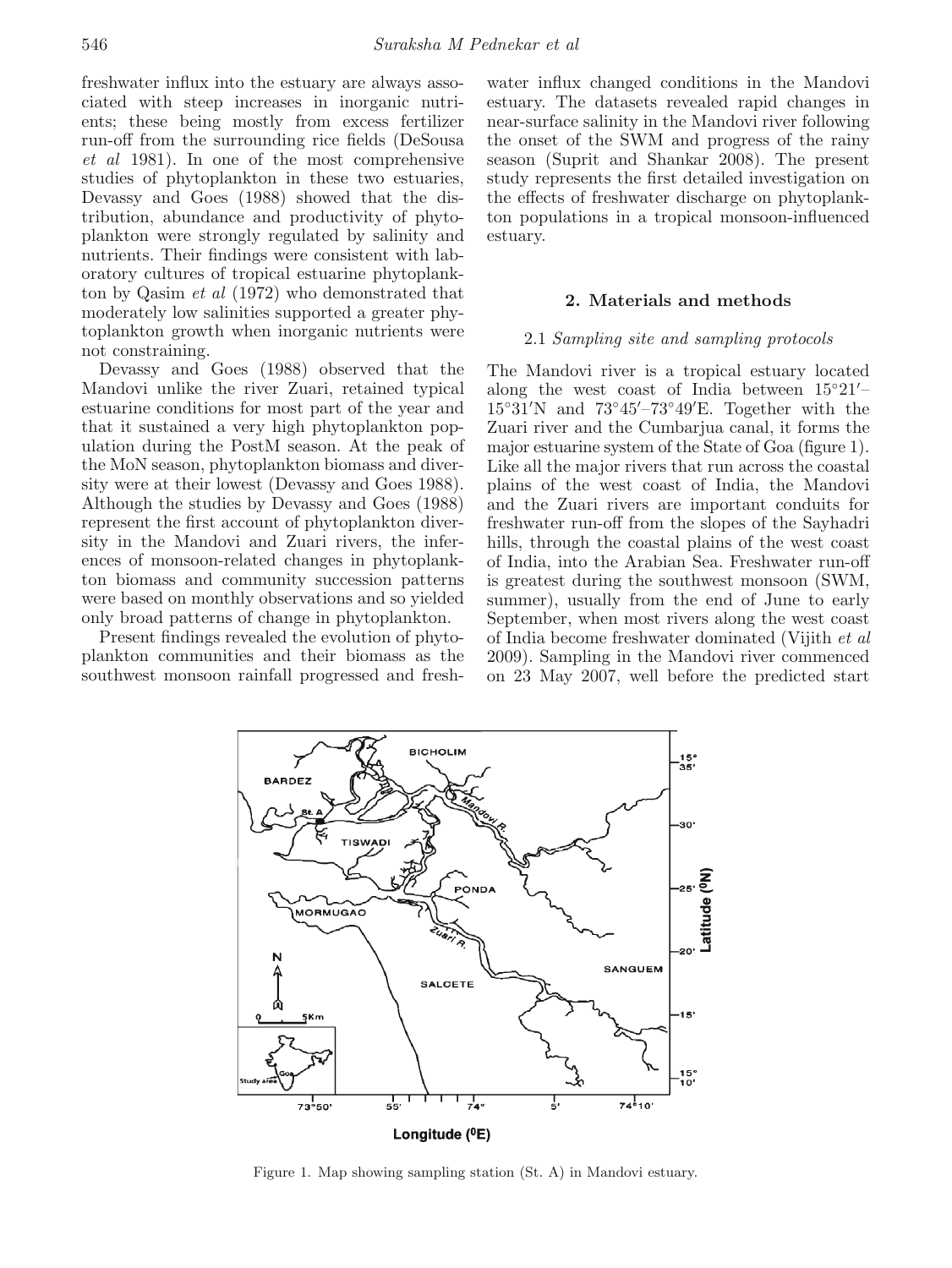of the SWM of 2007 by the India Meteorological Department. Surface water samples were collected daily from a location ∼2 km upstream of the mouth of the Mandovi estuary (figure 1), from 23 May to 30 November 2007 encompassing the premonsoon (PreM) from JD 143–JD 147 (23 May–27 May 2007), intermonsoon (InterM) from 28 May– 23 June 2007, i.e., JD 148–JD 174, monsoon (MoN) from JD 175–272 (24 June–29 September 2007) and postmonsoon (PostM) from JD 273–JD 334 (30 September–30 November 2007). Since the collection of samples was on a daily basis, for better presentation and interpretation of data, Julian day is preferred to the ordinal calendar. This site was chosen for two reasons: first, because of its easy access as NIO's coastal research vessel CRV Sagar Shukti which was anchored at the site during the entire study period, and second, because of the large salinity range (37–0 psu) that the site experiences following the onset of the monsoon season (Shetye et al 2007). At the highest high-tide, the maximum depth of this location is about 6 m. During most part of our study, the water column was turbid and well mixed (Suprit and Shankar 2008). Sampling for phytoplankton biomass and cell counts was restricted to the surface and collected at exactly 11:00 h everyday. Samples were then immediately transported under cold and dark conditions for further processing at the NIO. Due to logistical constraints, samples could not be collected on few days (total five days only) like 25 May, 30 Sepember 2007 and from 1–3 October 2007.

Tidal heights were recorded by means of a tidepole described in more detail in Sundar and Shetye (2005). Salinity was measured with a 'Salinometer' (Atago S/Mill-, Japan, Salinity range 0∼100 psu, resolution 1 psu between  $10°$  and  $20°$ C). Nitrate was estimated using the method outlined in Parsons and Strickland (1963). From the historical data available on nitrate it is clear that abrupt change in the nitrate concentration takes place only during the MoN period. In the PostM, variations in the nitrate concentration is less. Hence, in the present study we restricted our daily analyses to the period between the PreM (May) and early MoN (June) and further monitored fortnightly in the Mandovi estuary.

Samples for cell counts and phytoplankton taxonomy were collected in duplicate in 500 ml plastic bottles and fixed with a few drops of Lugol's iodine. Prior to microscopic analysis, samples were concentrated to 5–10 ml by carefully siphoning with a tube covered with a 10 μm Nytex filter on one end. Sample concentrates were then carefully transferred to a 1 ml-capacity Sedgwick-Rafter and counted using an Olympus<sup>®</sup> Inverted microscope (Model IX 50) at  $200 \times$  magnification. Phytoplankton cell identification was based on standard

taxonomic keys (Tomas 1997). Results (averages of duplicate counts), are expressed as cell numbers  $\times$  $10^4$  L<sup>-1</sup>. Phytoplankton biomass estimated as Chl a was measured by filtering 500 ml water samples on to 47 mm glass fiber filters (Whatman<sup>®</sup> GF/F), which were then extracted overnight in 10 ml of 90% acetone under cold and dark conditions. Pigment extracts were then filtered through PTFE (0.2 μm) filters for removal of phytoplankton and GF/F filter debris. Chl a was estimated in duplicate using High Pressure Liquid Chromatography (Agilent® 1100 series) where pigment separation was done in a C-18 reverse-phase column using the eluent gradient program of Wright  $et \ al \ (1991)$  and Parab  $et \ al \ (2006)$ , using DHI, Denmark pigment standards.

#### 2.2 Statistical methods for data analysis

Statistical treatment of the data was undertaken using software PRIMER 5.2.8 (Clarke and Warwick 1994). Species diversity  $(H')$  was calculated using the following equation,

$$
H' = -\sum (P_i \log_2(P_i)),
$$

where  $P_i = n_i/n$  (proportion of the sample belonging to *i*th species.  $S$  is the number of species and  $N$ is the total number of individuals of all the species in a sample) by Shannon and Weaver (1963).

Phytoplankton species associations were examined by hierarchical cluster analysis using the Bray–Curtis similarity index as an estimate of similarity among species.

## **3. Results**

## 3.1 Tides

Water level heights (shown in figure 2) ranged from 0.17 to 2.27 m. In both the Mandovi and Zuari rivers, water level heights are not determined by tides alone, but by variations in run-off which can be particularly high during the SWM (Shetye et al 2007). At our study site, the impact of rainfall and freshwater run-off on the tide-pole measurements was not particularly discernible, as no distinct differences in water level heights were seen between dry and rainy periods (figure 2). Given that the impact of freshwater run-off decreases downstream as the cross-section of the estuary becomes wider (Shetye et al 2007), this is not an unusual observation.

## 3.2 Rainfall and salinity

The pattern of salinity variation with respect to rainfall across the monsoon period is shown in figure 3.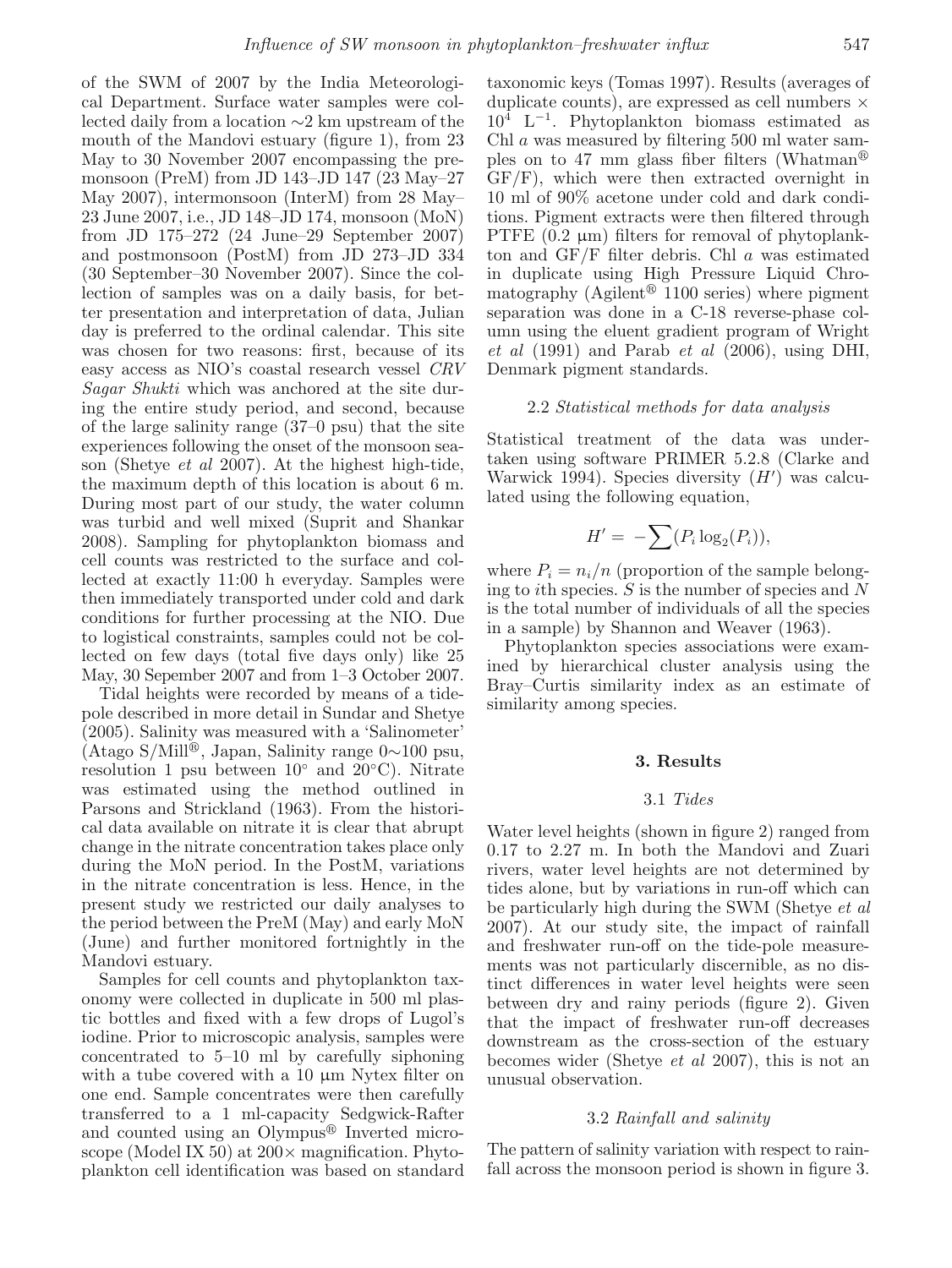

Figure 2. Variation in Chl a, salinity, total phytoplankton counts and tide in Mandovi estuary, where 143–147 is PreM, 148–174 is InterM, 175–272 is MoN and 273–334 is PostM.



Figure 3. Variation in salinity and rainfall in Mandovi estuary, where 143–147 is PreM, 148–174 is InterM, 175–272 is MoN and 273–334 is PostM.

They are inversely related. During PreM phase from JD 143–147 when sampling began, salinity was very high, with levels averaging  $37 \pm 2$  psu. The commencement of the rainy season in the last week of May 2007 (JD 148–174, InterM phase) was characterized by sporadic showers which caused salinity levels to drop to  $35 \pm 2$  psu. By 18 June 2007 (JD 169), when the rainfall had increased, salinity values declined rapidly and by 26 June (JD 177), intense rainfall and extensive run-off from the surrounding areas had lowered salinity within the estuary to almost freshwater conditions (0 psu). This MoN phase (JD 175–272) witnessed

large fluctuations in rainfall, wherein short spells of heavy rainfall were interspersed with extended periods of sporadic showers. The wettest periods were between JD 162 and JD 177, JD 208 and JD 221, and JD 230 and JD 249 (figure 3). These periods of heavy rainfall corresponded to dramatic decreases in salinity in the estuary. The highest rainfall of 203 mm was recorded on JD 211 (30 July 2007), causing salinity levels to reach almost 0 psu in the Mandovi estuary. During the MoN phase, there were occasions when salinity levels rose to ∼24 psu following a prolonged period of low rainfall. By the first week of October (PostM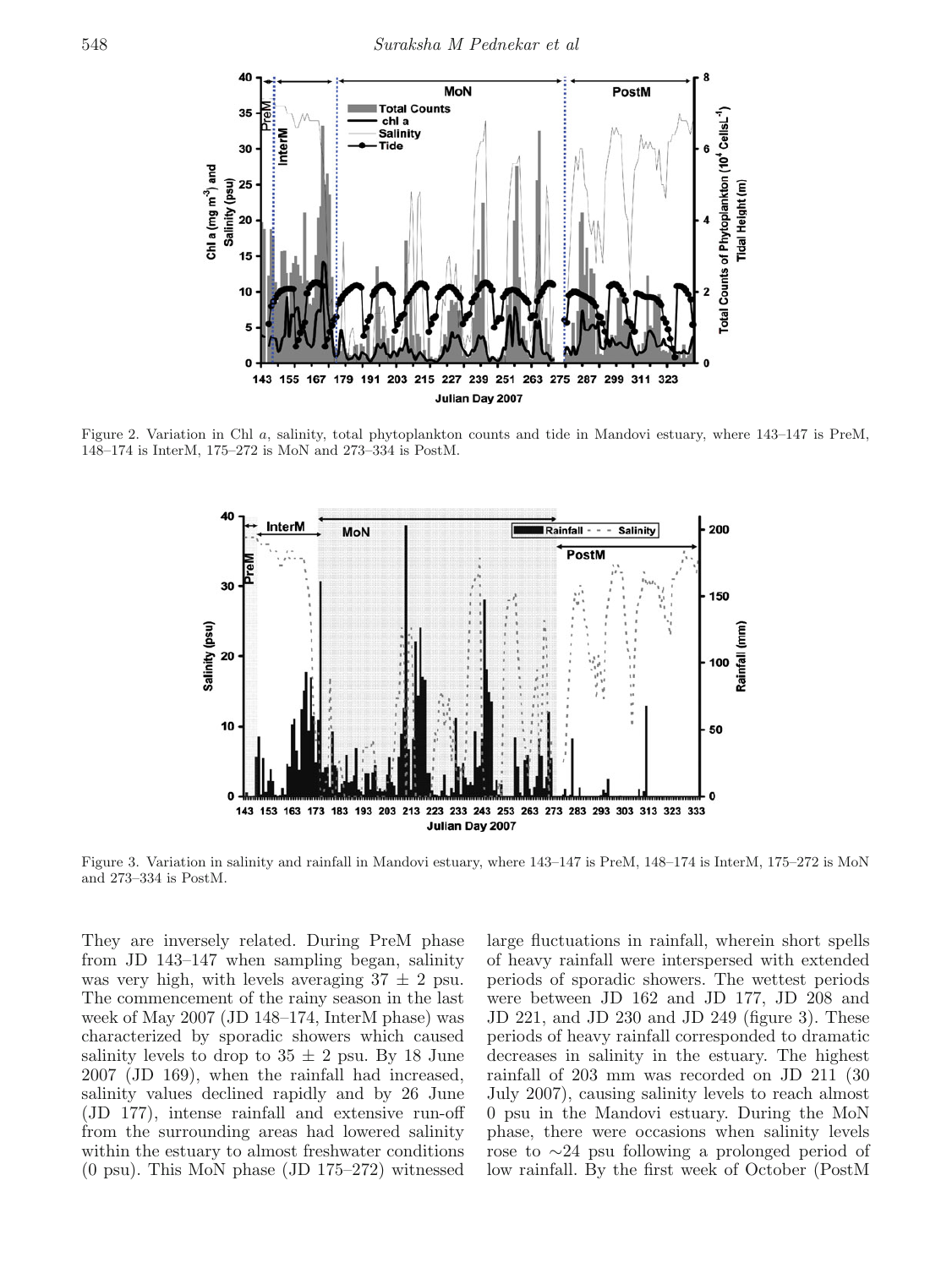phase), rainfall had reduced to occasional and sporadic showers and salinity values began rising to between 3 and 7 psu.

#### 3.3 Nitrate

Nitrate variation across the monsoon period in the Mandovi estuary is explained in figure 4. Here the measurements are available for the period from PreM to early MoN between JD 143 and JD 177. From the figure it is clear that nitrate is inversely proportional to salinity, which we wanted to establish during the monsoon phase. Nitrate concentrations were  $\langle 1 \mu M \rangle$  during the PreM phase, but slowly began to increase following the onset of the SWM. By the middle of June, nitrate concentrations had increased to  $\sim$ 4 μM and rose steadily thereafter. By 21 June (JD 172) nitrate concentrations were as high as 20  $\mu$ M reaching 26  $\mu$ M on 25 June (JD 176). Further fortnightly observations of that particular site during PostM showed not much fluctuation in the nitrate level. Nitrate concentration varied between 1.05 and 9.47 μM as seen in figure 4.

## 3.4 Phytoplankton biomass, groups, genera and species

Phytoplankton biomass measured as Chl a ranged from 1.7–14.2 mg m<sup>-3</sup> and as cell counts, from 0.09 to  $6.63 \times 10^4$  cells L<sup>-1</sup> (figure 2). Of the four phases of the monsoon, the highest concentrations of Chl a

(14.2 mg m<sup>−</sup><sup>3</sup>) and the highest microscopic counts of phytoplankton (6.63 × 10<sup>4</sup> L<sup>-1</sup>) were recorded during the InterM phase (figure 2), where Chl a concentrations averaged 5.6 mg m<sup>-3</sup> ( $\pm$ 3.3 mg m<sup>-3</sup>,  $n = 27$ ) and cell counts  $3.0 \times 10^4$  cells L<sup>-1</sup> ( $\pm 1.3 \times$  $10^4$  cells L<sup>-1</sup>,  $n = 27$ ). The InterM was characterized by three peaks of Chl a, the largest of which was >6 mg m<sup>-3</sup>. During the PreM phase, average Chl a concentrations were 3.5 mg m<sup>-3</sup> (±0.5 mg) m<sup>-3</sup>, n = 4) and 3.4 × 10<sup>4</sup> cells  $\bar{L}^{-1}$  ( $\pm 0.8 \times 10^{4}$ cells  $L^{-1}$ ,  $n = 4$ ), respectively. In contrast, during the MoN phase, Chl a concentrations and cell counts were the lowest of the four phases averaging 2.0 mg m<sup>-3</sup> (±1.6 mg m<sup>-3</sup>, n = 98) and 0.9  $\times$  10<sup>4</sup> cells  $\mathbf{L}^{-1}$  (±0.88 × 10<sup>4</sup> cells  $\mathbf{L}^{-1}$ ,  $n = 98$ ). During the early part of MoN phase, Chl a concentrations declined to their lowest  $( $2 \text{ mg m}^{-3}$ )$  of the entire sampling period, but increased to 7.7 mg  $\mathrm{m}^{-3}$  as the rainy season approached its end. Phytoplankton counts were also low during the early MoN phase (<1 × 10<sup>4</sup> cells L<sup>−1</sup>) but increased to  $\sim 6.6$  $\times$  10<sup>4</sup> cells L<sup>-1</sup> during the late MoN phase. During the PostM phase (JD 276–JD 334), Chl a concentrations (2.8 mg m<sup>-3</sup>, SD  $\pm$  1.3 mg m<sup>-3</sup>, n = 58) and cell counts  $(1 \times 10^4 \text{ cells } L^{-1}, SD \pm 0.96 \times$  $10^4$  cells L<sup>-1</sup>,  $n = 58$ ) were higher than during the MoN phase.

Diatoms were the major taxonomic group accounting for between 71% and 97% of the total population over the sampling period (figure 5a). The highest percentage of diatoms (97%) was recorded during the PreM phase, whereas the minimum of 71% was observed during the PostM



Figure 4. Variation in nitrate and salinity in Mandovi estuary, where 143–147 is PreM, 148–174 is InterM, 175–272 is MoN and 273–334 is PostM.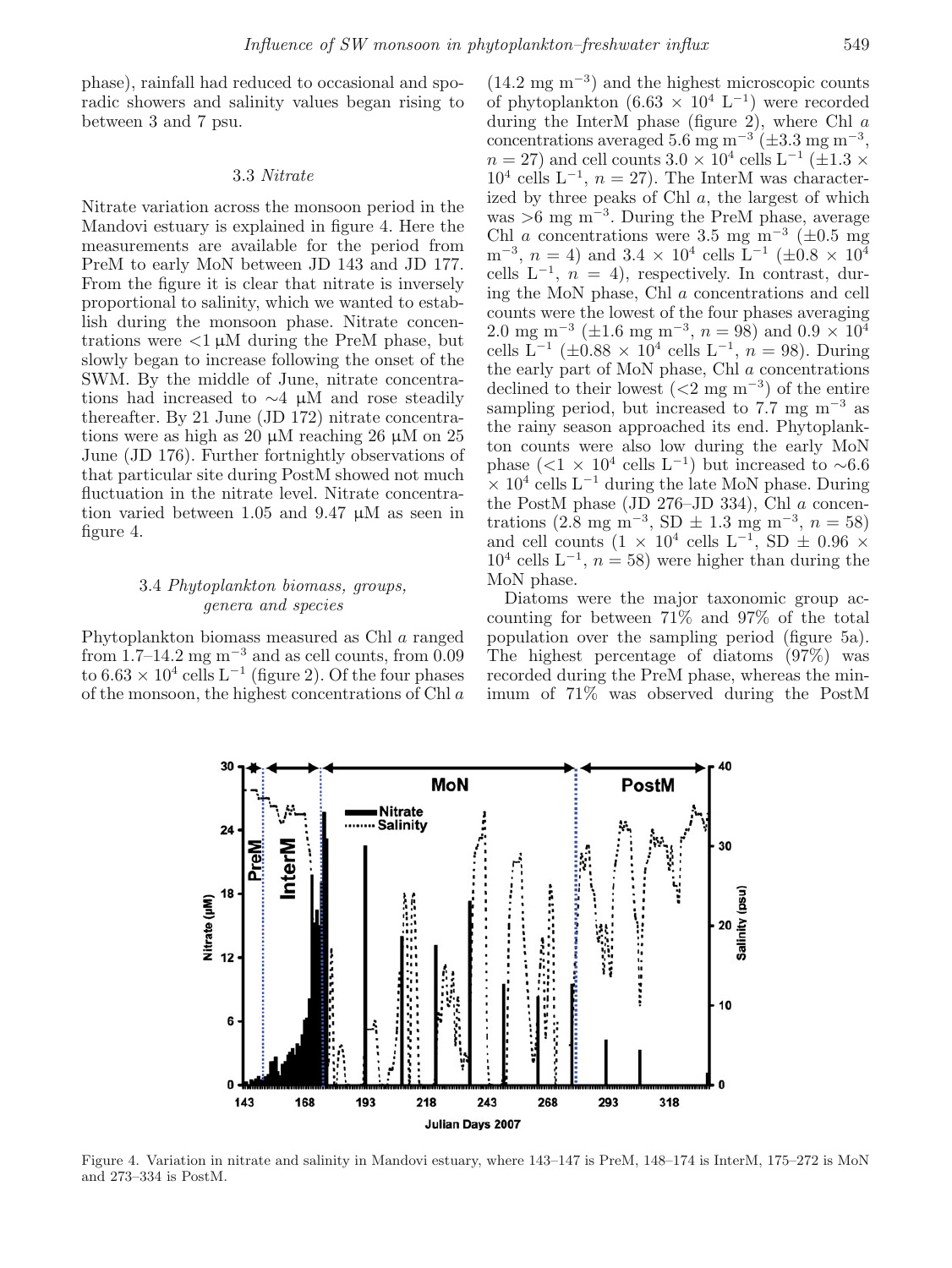

Figure 5. Seasonal variation in the Mandovi estuary (**a**) of the percentages of Diatom and Dinoflagellate populations, (**b**) of the total number of phytoplankton genera and the total number of phytoplankton species, and (**c**) of the diversity index of Diatom, Dinoflagellate and total phytoplankton population.

phase, as a group diatoms were unaffected by the low saline conditions during the peak MoN phase (figure 5a). Dinoflagellates, the second largest taxonomic group, varied from  $2.6\%$ -28.4\% and displayed a definite seasonality (figure 5a), with the highest percentage being recorded during the PostM phase. The lowest percentage (2.5%) of dinoflagellates was observed during the PreM phase. Other algae such as green algae and cyanobacteria constituted a small percentage of the population varying between 0.3% and 1.1%.

The break-up of the total genera recorded during the four phases of this study is presented in figure 5(b). During the PreM phase, the total genera recorded were 47, of which 34 were diatoms, 11 dinoflagellates and 2 comprised of other algae. The number of genera increased to 69 during the InterM phase with diatoms constituting 48, dinoflagellates 18. The highest number of 83 phytoplankton genera, was recorded during the MoN phase and were made up of diatoms (55), dinoflagellates (19) and other algae (9). During the PostM, the total number of genera recorded was 64, with diatoms making up for 44, dinoflagellates 17, and other algae 3.

Variations in the number of species recorded reflected the seasonality observed for genera (figure 5b). The highest number of species (235) were recorded during the MoN phase, with diatoms, dinoflagellates and other algae accounting for 157, 68 and 10 species, respectively (figure 5b). The second highest number of species was recorded during the InterM phase (162 species), with 112 species of diatoms, 46 species of dinoflagellates and 4 of other algae. This was followed by the PostM phase with a total of 158 species recorded, of which 104 were diatoms, 50 dinoflagellates and 4 other algae. The least number of species were recorded during the PreM phase (89 species), with diatoms constituting 67 of the total species, dinoflagellates 20 and other algae 2 species.

## 3.5 Diversity of phytoplankton

The large number of species recorded throughout this study contributed to the high species diversity indices between 3.34 and 4.02 with an average of 3.34. The average total phytoplankton diversity was highest (4.02) during InterM and the lowest (3.34), was during PostM. During MoN it was around 3.68 and in the PreM it was 3.85. In the case of diatoms, the highest diversity index of 3.87 was measured during InterM, in the MoN it was around 3.48, and in the PreM 3.70 while the lowest (2.8) was during the PostM phase. Dinoflagellates had the lowest diversity (1.03) during MoN, but varied only minimally during the other phases (figure 5c).

Figure 6 depicts the evolution of the major species in the Mandovi estuary with changes in species counts, Chl a and salinity. Coscinodiscus nitidus was the most frequently observed species and occurred throughout the year, but at low concentrations during the PreM and PostM phases. Peaks in the Coscinodiscus nitidus counts were clearly associated with abrupt increases in salinity, observed first during the InterM and then during the MoN (figure 6a). *Thalassiosira eccen*tricus was the dominant form during the PreM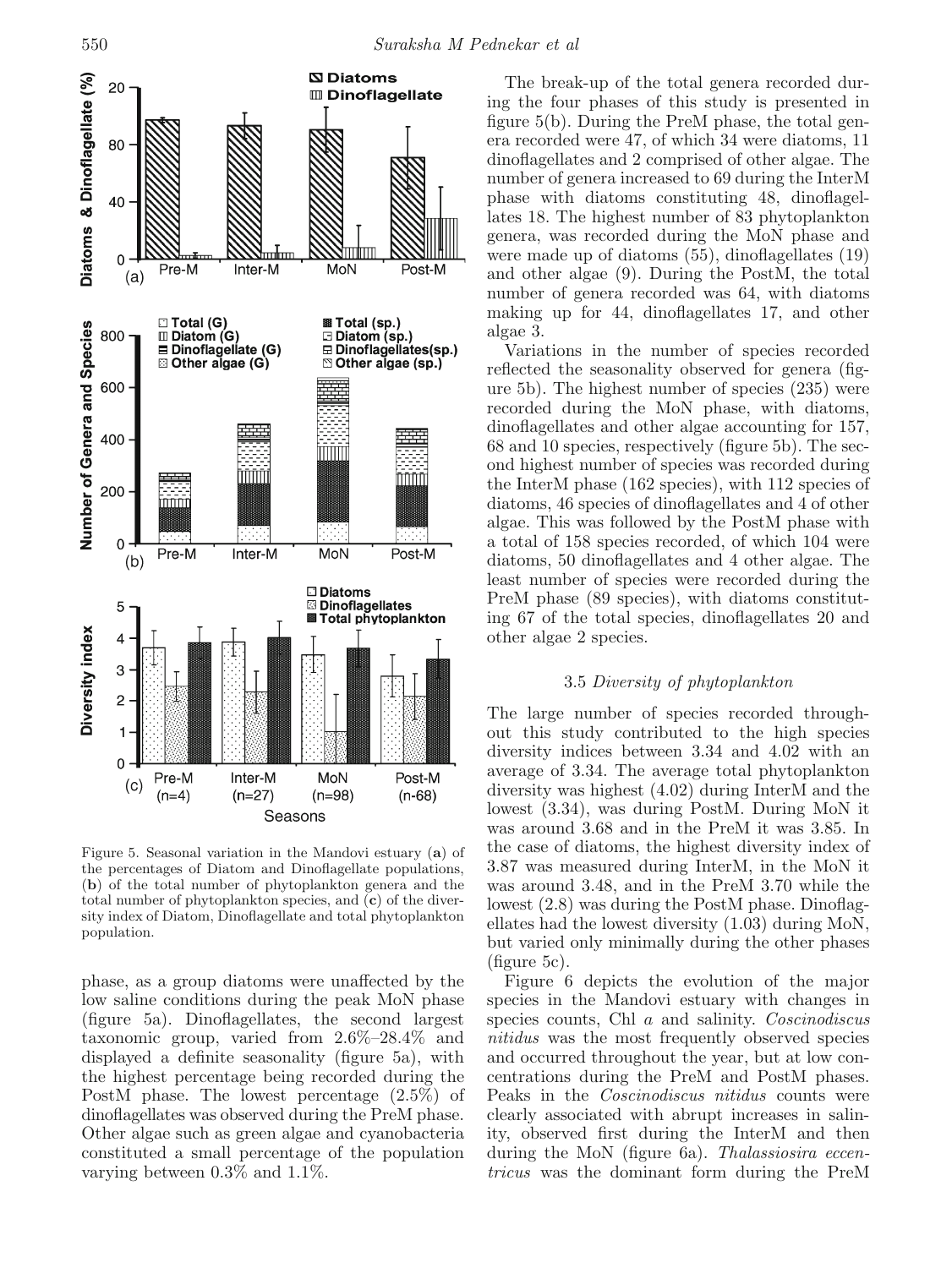

Figure 6. Daily variation in relation to total Chl a concentrations and salinity in the Mandovi estuary (**a**) of the Coscinodiscus nitidus counts, (**b**) of the Thalassiosira eccentricus counts, (**c**) of the Fragilaria oceanica counts, (**d**) of the Thalassiothrix frauenfeldii counts, (**e**) of the Skeletonema costatum counts, (**f** ) of the Akashiwo sanguinea counts, (**g**) of the Ceratium furca counts, and (**h**) of the Pyrophacus horologium counts.

and InterM (figure 6b), so was Fragilaria oceanica, an indication of their ability to thrive under high salinity (35–37 psu) waters (figure 6c). At other times of the year, these species were present in low numbers. Populations of Thalassiothrix frauenfeldii were highest when salinity values increased during the PostM (figure 6d). This species was also present in smaller numbers during the PreM and MoN indicating its ability to tolerate a wide range of salinities. Twice during the course of this study, on JD 147 (PreM) and JD 172 (InterM), Trichodesmium erythraeum was observed in large numbers (no. of trichomes  $>1\times10^4$  cells L<sup>-1</sup>). The appearance of this diazotroph, Trichodesmium erythraeum and the coastal neritic diatom Fragilaria oceanica in the Mandovi estuary is surprising as they have frequently been observed in the offshore region. One of the most abundant form during the MoN and early PostM was the euryhaline chain forming diatom Skeletonema costatum with cell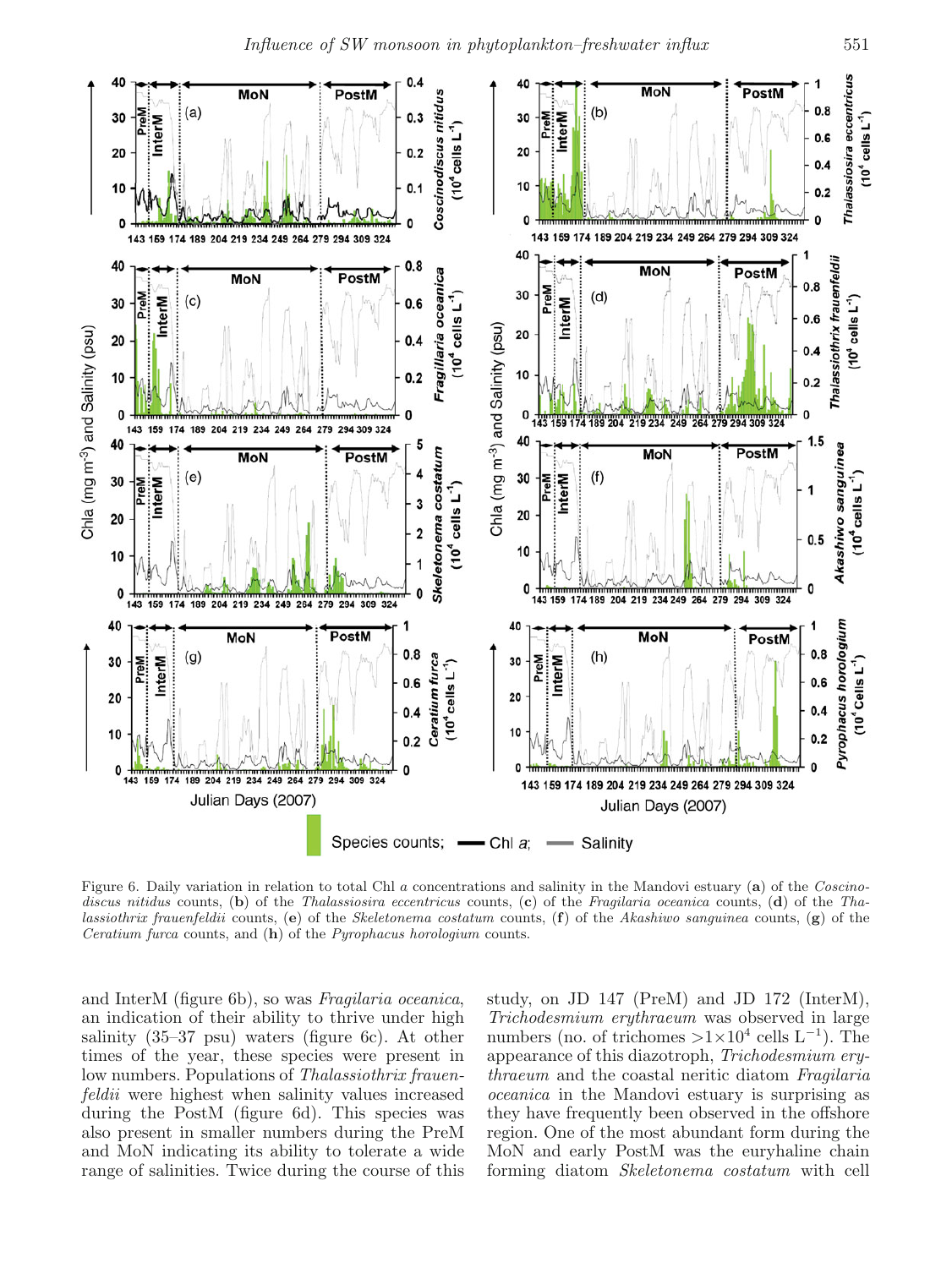numbers at times reaching in excess of  $2 \times 10^4$  cells  $L^{-1}$  (figure 6e).

The period towards the end of the MoN and the transition into the PostM marked the appearance of dinoflagellates. Among the dominant forms were Akashiwo sanguinea (figure 6f), Ceratium furca (figure  $6g$ ) and *Pyrophacus horologium* (figure  $6h$ ). Ceratium furca was present throughout the study except during the early and peak MoN when it appeared sporadically. Scrippsiella trochoidea was another species that was present in large numbers during PostM period. Except for a small spike in counts of this species towards the end of the MoN, this species was not seen during the other phases.

A cluster analysis of all the phytoplankton based on Bray Curtis similarity indices (figure 7) shows four clear clusters of phytoplankton group bearing clear connections to the different phases of the monsoon and associated changes in salinity. The most prominent species in cluster I were Trichodesmium thiebautii, Stephanopyxis palmeriana,



Figure 7. Cluster analysis of dominant phytoplankton species across Monsoon period in Mandovi estuary.

Rhizosolenia stolterforthii, Coscinodiscus concinnus, Thalassiosira anguste-lineata, etc., which were observed during the PreM period when salinity was around  $37 \pm 2$  psu. Cluster II comprised of species which were present at Intermediate salinities of >25 and <34 psu. Within this second cluster, there were four subclusters, the first comprising only of diatoms such as the neritic diatom F. oceanica, and others such as Pleurosigma elongatum, Coscinodiscus oculus, Coscinodiscus wailesii and Actinoptychus senarius which were predominant during the PreM and present in much lower numbers throughout the year. The second subcluster was made up of centric diatoms comprising of Thalassiosira eccentricus, Coscinodiscus radiatus, Coscinodiscus marginatus and Coscinodiscus nitidus, which contributed to the large Chl a peak during the late InterM when salinity levels in the estuary started dropping to  $\langle 30 \rangle$  psu. The third subcluster was made up of species like, Chaetoceros lorenzianum, Rhizosolenia delicatula, Pyrophacus horologium, etc., which were present in high numbers during the PostM season when salinity was  $\geq$ 32 psu. The fourth subcluster comprising of Ditylum brightwellii and Trichodesmium erythraeum were species observed sporadically during the PreM and InterM when salinity levels were in excess of 30 psu.

Cluster III shows species that appeared to be made up largely of euryhaline species, including the species Skeletonema costatum, Thalassiothrix frauenfeldii, Actinocyclus octonarius, etc., which were present throughout the study period. Cluster III was made up of three subclusters, the first comprising of Thalassionema nitzschoides, the second made up of Skeletonema costatum, Thalassiothrix frauenfeldii, Coscinodiscus centralis and Actinocyclus octonarius among other species. The third subcluster within Cluster III comprised of two species of the chain forming diatom Leptocylindrus, Leptocylindrus danicus and Leptocylindrus minimus. Also present within this group were the diatom Climacosphenia moniligera and Prorocentrum micans.

The fourth cluster represents phytoplankton that grew during the PostM period when salinity levels began to rise following cessation of the rainy season. These included dinoflagellate species such as Amylax triacantha, Protoperidinium tristylum, Scrippsiella trochoidea, Karenia brevis, Gyrodinium spirale, Gonyaulax kofoidii, Alexandrium ostenfeldii and some diatom species such as Chaetoceros messanensis, Rhizosolenia setigera, Pinnularia ambigua, Stauroneis amphioxys.

The succession of the major phytoplankton species observed at our study site as the monsoon progressed is summarized in figure 8. Some species like Trichodesmium thiebautii, Coscinodiscus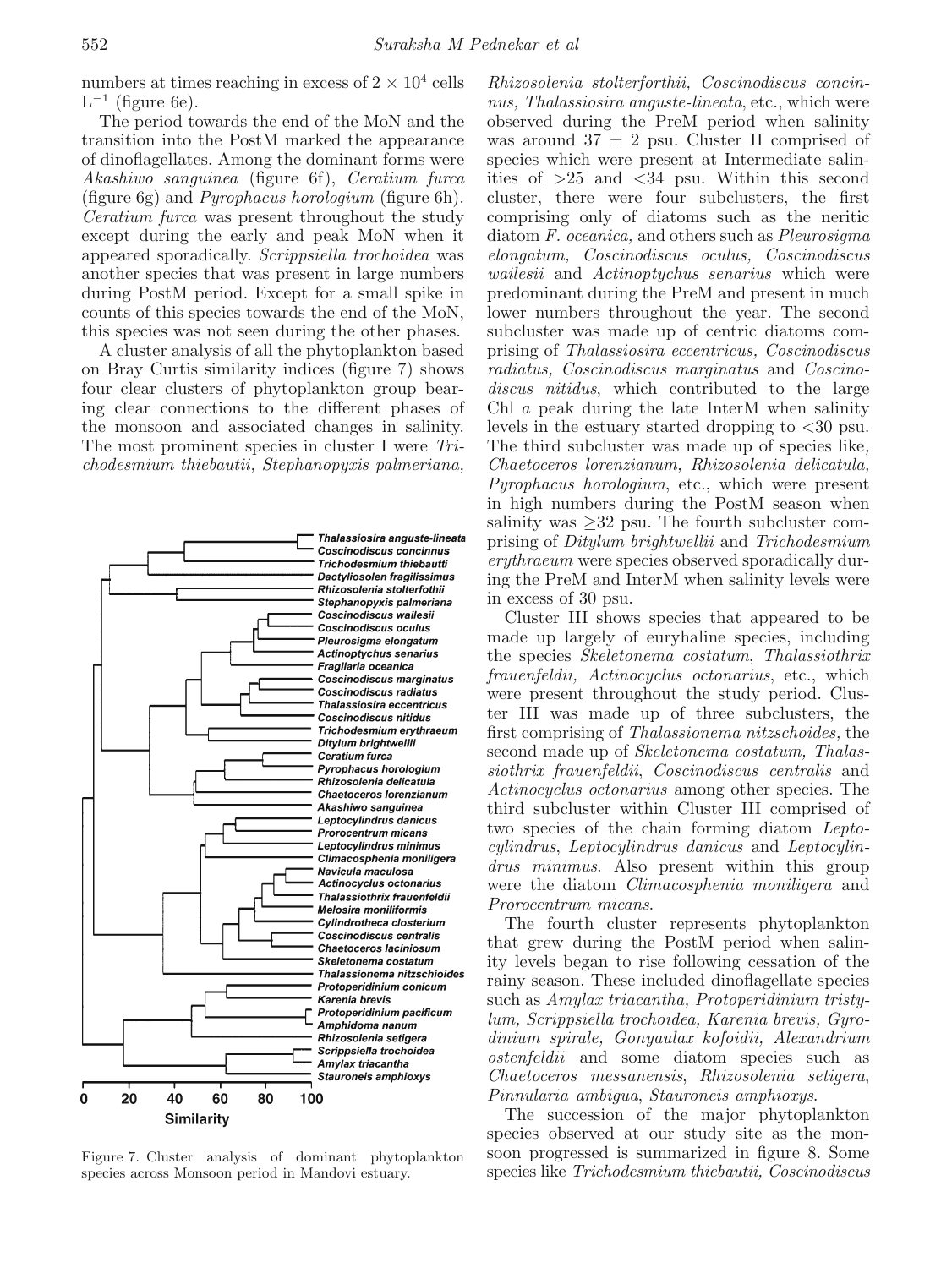

Figure 8. Succession of some major phytoplankton species across Monsoon period in Mandovi estuary.

concinnus, Ditylum brightwellii were present in high numbers from PreM to the InterM. During the monsoon period, Skeletonema costatum, Thalassiosira eccentricus and Navicula maculosa dominated the phytoplankton population. Thalassiothrix frauenfeldii was the dominant species during the early PostM, but was replaced by the dinoflagellates, Amylax triacantha, Scrippsiella trochoidea, etc., during the later part of the PostM.

## **4. Discussion**

Present study which was carried out in the Mandovi estuary during the monsoon of 2007 examines lots of changes in the phytoplankton structure with respect to salinity, nitrate and rainfall pattern. This year being the normal monsoonal year (figure 3), where total rainfall can vary between 1500 and 2000 mm (India Meteorological Department 2007–2008), and where breaks between rainy spells can last for several days at a stretch. Our observations can therefore be considered as baseline data for future studies aimed at understanding the consequences of climatemediated changes in rainfall patterns predicted for the Indian subcontinent (Goswami et al 2006).

There are few studies in the estuaries along the west coast of India that document significant changes in phytoplankton community composition following the onset of the monsoons (Devassy and Goes 1988). One of the limitations of these studies is that they have been based on samples collected monthly. Our daily observations are the first for any tropical estuary from the Indian subcontinent and clearly suggest that monthly observations may not necessarily be representative of the dynamic shifts in phytoplankton populations responding to abrupt shifts in salinity.

During our study, large increase in biomass and cell numbers were observed during the InterM phase, where salinity levels in the estuary dropped to ∼30 psu on JD 169 following the first few days of monsoonal showers. The phytoplankton biomass (Chl  $a > 14$  mg m<sup>-3</sup>) and counts (>6  $\times$  $10<sup>4</sup>$  cells L<sup>-1</sup>) recorded during the present study is highest in nature. Two species in particular that appeared to benefit most from this sudden drop in salinity were *Thalassiosira eccentricus* and *Coscino*discus radiatus (figure 7). This response is consistent with previous laboratory and field observations of tropical marine phytoplankton which have shown that in the absence of nutrient limitation, a slight reduction in salinity can significantly enhance growth rates of coastal tropical marine phytoplankton species (Qasim et al 1972; Devassy and Goes 1988), when the estuary begins to freshen following the commencement of rainy season.

Throughout the study period, variations in Chl a were remarkably consistent with cell numbers on a day-to-day basis as evident from the high degree of correlation between these two variables ( $r^2 = 0.80$ ,  $n = 192$ ). This is a noteworthy observation, given that intracellular levels of Chl a can vary among different phytoplanktons depending on cell size and environmental conditions (Bricaud et al 1995).

The chain forming diatom Skeletonema costatum was by far the most dominant during the MoN when the total biomass and cell counts of phytoplankton were at low. Multiple blooms of this organism caused by abrupt swings in salinity were largely responsible for large peaks in phytoplankton biomass during the MoN and the early PostM. During each bloom of Skeletonema costatum, cell counts reached up to  $2.4 \times 10^4$  cells L<sup>-1</sup> (figure 6e). No fish mortality was observed during this bloom of Skeletonema costatum due to gill clogging as a result of mucus production Skeletonema costa $tum$  as reported by Hallegraeff *et al*  $(2003)$ . *Skele*tonema costatum does seem to be a cosmopolitan organism and has been reported from both temperate and tropical estuaries (Devassy and Goes 1988; Marshall and Alden 1990; Huang et al 2004; Madhu et al 2007; Costa et al 2009). Although Skeletonema costatum is found throughout the year, it appears to be an organism that thrives in brackish (15–18 psu) and highly turbid waters typical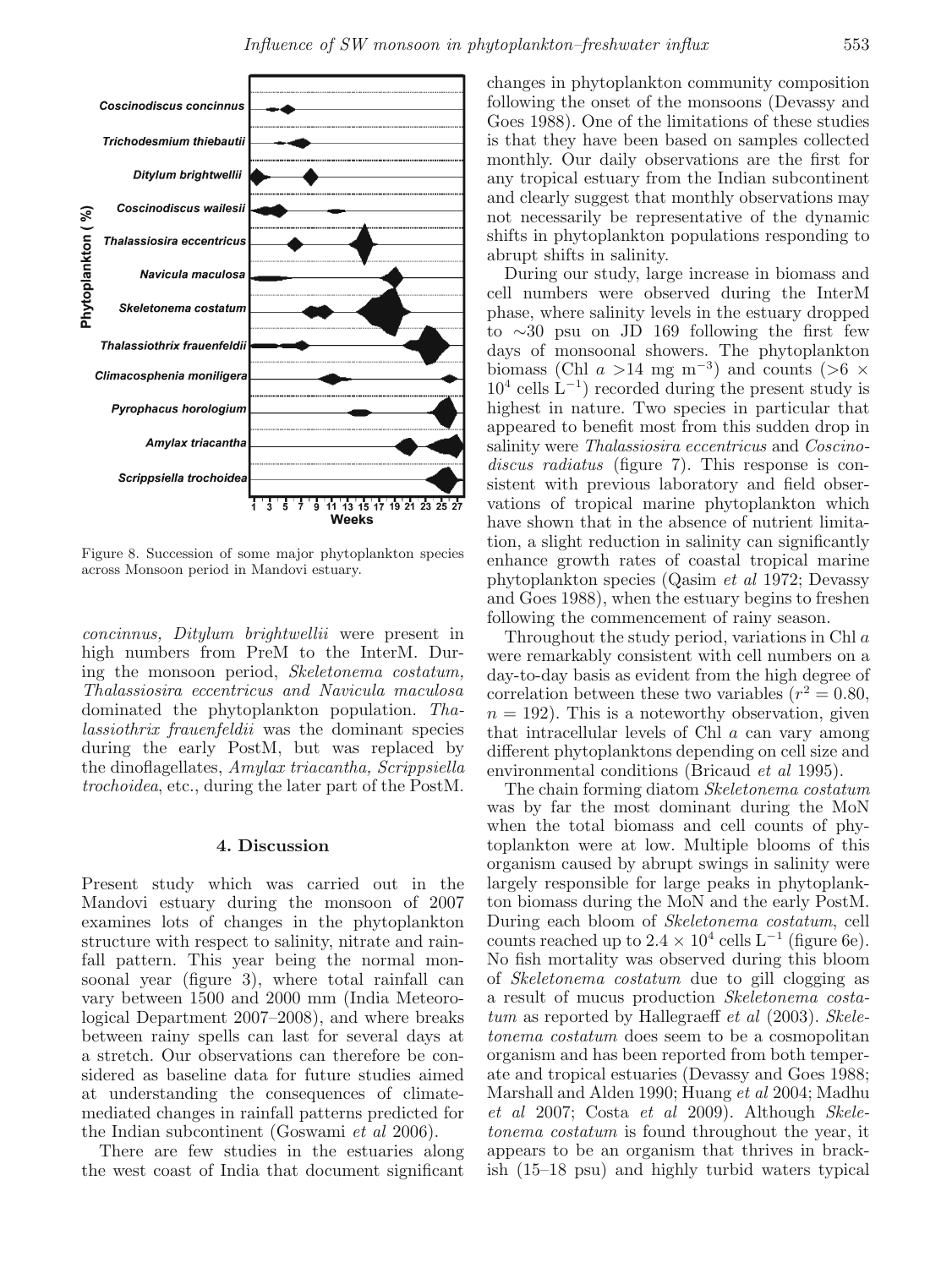of the MoN (Prabhu et al 2007; Patil Jagadish and Anil Arga 2008). Other organisms present during the MoN were Thalassiothrix frauenfeldii, Coscinodiscus nitidus and Akashiwo sanguinea. Unlike Skeletonema costatum which appeared to be predisposed to low salinity, both Thalassiothrix frauenfeldii and Coscindodiscus nitidus seemed to tolerate a wider range of salinity and were seen almost throughout the year in moderate numbers and in large numbers during the PostM period.

Another noteworthy finding in this study was the appearance of dinoflagellates in large numbers at the end of the MoN and the beginning of PostM. Ceratium furca and Akashiwo sanguinea were the dominant dinoflagellates during this time. The proportion of dinoflagellate cell numbers relative to diatoms and other phytoplankton was highest during the late MoN and PostM. In general, dinoflagellates are known to grow best in environments that are rich not only in nitrogenous nutrients, but also in humic acid, fulvic acid, and other dissolved organic compounds that constitute the bulk of the coloured dissolved organic matter (CDOM) pool (Prakash and Rashid 1968; Hair and Bassett 1973; Doblin et al 1999). One important source of CDOM is litter from the mangrove laden banks upstream of the Mandovi River. During the MoN, constant flooding and flushing of the mangrove beds causes leaching of CDOM from decaying litter. Another bloom of dinoflagellate Akashiwo sanguinea was also observed around JD 253 with cell numbers reaching  $1 \times 10^4$  cells L<sup>-1</sup>. Akashiwo sanguinea has been reported to form toxic red tides and is a species that is generally avoided by zooplankton as well as fish larvae (Fiedler Paul 1982). In the Mandovi estuary, there was no fish mortality associated with this organism, but the appearance of this potentially toxic organism as a dominant component of the phytoplankton community suggests that the Mandovi estuary could be susceptible to outbreaks of this organism if conditions favour more eutrophication.

Major grouping of phytoplankton in the cluster analysis appeared to be largely on the basis of salinity variations during various phases of the monsoon. Euryhaline species like Thalassiothrix fraunfeldii, Navicula maculosa and Melosira moniliformis present throughout the year, by virtue of their ability to tolerate a wide range of salinities, formed a separate cluster (figure 7). The appearance of Trichodesmium thiebautii as well as Trichodesmium erythraeum as coastal neritic species in the estuary suggests an influx of coastal waters into the Mandovi River. There were some species like Climacosphenia moniligera, Navicula maculosa, Ditylum brightwellii, Prorocentrum micans which appeared when the estuary was highly turbid suggesting in all probability their benthic origin. In the PostM phase during which active spells of the rainfall cease, the cluster was dominated by dinoflagellates like Akashiwo sanguinea, Pyrophacus horologium, and Ceratium furca. During this time, flushing was reduced and the estuary slowly started becoming more saline. This also follows the succession pattern of the phytoplankton (figure 8). From the succession pattern it is clearer that the majority of diatoms like Coscinodiscus concinnus, Ditylum brightwellii, Coscinodiscus wailesii, etc., which appeared during PreM, InterM, and MoN phases were later replaced by dinoflagellates like Pyrophacus horologium, Ceratium furca, Amylax triacantha, etc. This study gives us complete knowledge on different types of phytoplankton community adaptation to changing salinity regime in Mandovi estuary across the monsoon period.

The freshening of the estuary due to rainfall and run-off also led to a gradual increase in nitrate concentrations from about 2 to about 8  $\mu$ M at first and then to  $>20 \mu M$  and stabilizing at 2–10  $\mu M$ following the abrupt reduction in salinity (figure 4). Although there are no reports of nitrate or any other nutrients being limiting for phytoplankton in the Mandovi estuary, we hypothesize that both the reduction in salinity and the absence of nutrient limitation, contributed to a surge in phytoplankton cell numbers. This holds good in the present observation that the phytoplankton community of the Mandovi estuary was the most diverse during the MoN when almost fresh water conditions prevailed and also noteworthy is the presence of high turbidity in the water column when their biomass, in terms of Chl a and cell counts of phytoplankton was lowest. This can be compared with the findings of Devassy and Goes (1988) who also found the monsoon was less diverse than PostM. Secchi disk measurements by Pradeep et al (2003) reported that the light penetration in the Mandovi estuary during MoN is as low as 0.3 m. If this is true for other estuaries along the west coast of India and other tropical estuaries that come under the monsoonal influence, it suggests that a vast majority of tropical estuarine phytoplankton are capable of surviving range of salinity and high turbidity.

In conclusion, the Mandovi estuary is a highly dynamic ecosystem, where phytoplankton communities can change drastically from day-to-day. In general, these observations suggest that monthly or fortnightly sampling may not provide a representative account of phytoplankton diversity and change within tropical estuarine systems that come under the influence of the monsoons. The most important drivers of changes in the phytoplankton community composition within the Mandovi estuary were clearly salinity and nitrate combination. The abrupt decrease in salinity following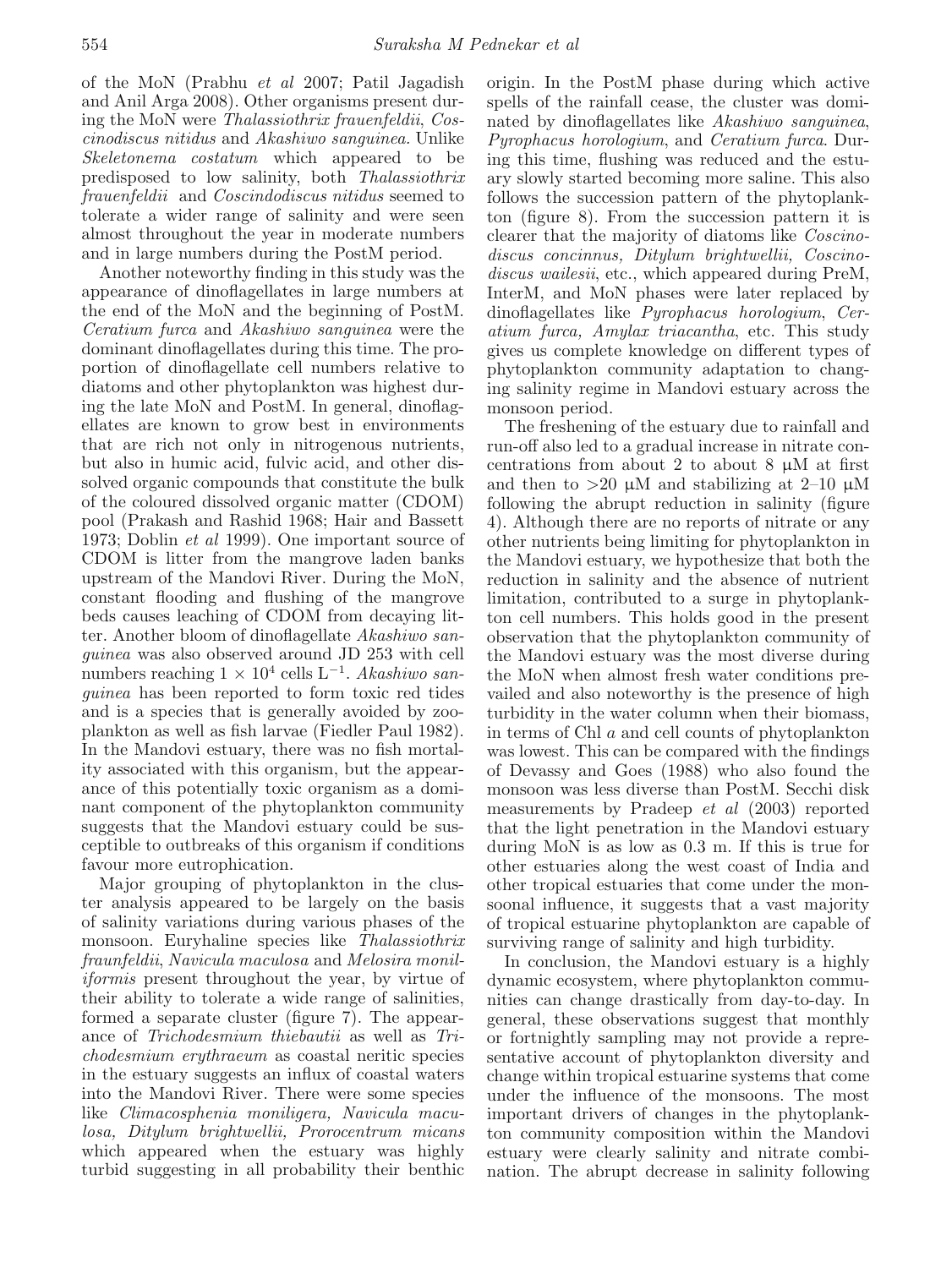the first monsoonal showers and rapid increase in nitrate concentration was responsible for the increase in phytoplankton biomass observed over our study period. Although our sampling site is not necessarily representative of the entire estuary, it does appear that the Mandovi estuary closer to its mouth is largely a diatom-dominated system for most part of the year, with the exception of a brief period during the PostM, when the increase in salinity and associated changes in the environment appear to favour dinoflagellate growth. During the peak of the MoN, when the estuary was at its freshest, phytoplankton biomass was on the lower side, but surprisingly the community was made up of the largest number of species. Similar observations are also reported from other regions of Donana marshland (SW Spain) and Paraibado Sul river estuary (SE Brazil) by Reys et al (2008) and Costa et al (2009), where species richness is driven by the influence of the freshwater flow in to the estuary. This was due to enhancing the replacement of the species and causing lower phytoplankton biomass. The unusual appearance of Trichodesmium and Fragilaria oceanica within the estuary appeared to be the result of tidal driven influxes of coastal waters into the estuary and did not originate from the estuary studied during present investigation.

## **Acknowledgements**

We are grateful to Dr S R Shetye, Director, National Institute of Oceanography, Goa for involving us and guiding us during Monsoon Experiments in Mandovi estuary. S Pednekar is thankful to the Director, Space Application Centre, Ahmedabad, for the financial support. This is NIO's contribution number 4990.

#### **References**

- Bricaud A, Babin M, Morel A and H Claustre 1995 Variability in the chlorophyll-specific absorption coefficient of natural phytoplankton: Analysis and parametrization; J. Geophys. Res. **100 C7** 13,321–13,332.
- Clarke K R and Warwick R M 1994 Changes in marine communities: An approach to statistical analysis and interpretation; Plymouth Marine Laboratory, Plymouth.
- Costa L S, Huszar V L M and Ovalle A R 2009 Phytoplankton functional groups in a tropical estuary: Hydrological control and nutrient limitation; Estuaries and Coasts **32** 508–521.
- DeSousa S N, SenGupta R, Sanzgiri S and Rajagopal M D 1981 Studies on nutrients of Mandovi and Zuari river systems; Indian J. Marine Sci. **10** 314–321.
- Devassy V P and Goes J I 1988 Phytoplankton community structure and succession in tropical estuarine complex; Estuarine Coast. Shelf Sci. **27** 671–685.
- Doblin M A, Blackburn S I and Halegraeff G M 1999 Growth and biomass stimulation of the toxic dinoflagellate Gymnodinium catenatum (Graham) by dissolved organic substances; J. Exp. Biol. **236** 33–47.
- Fiedler Paul C 1982 Zooplankton avoidance and reduced grazing responses to Gymnodinium splendens (Dinophyceae); Limnol. Oceanogr. **27(5)** 961–965.
- Goswami P, Mandal A, Upadhyaya H C and Hourdin F 2006 Advance forecasting of cyclone track over north Indian Ocean using a global circulation model; Mausam **57(1)** 111–118.
- Hair M E and Bassett C R 1973 Dissolved and particulate humic acids in an east coast estuary; Estuarine Coast. Shelf Sci. **1** 107–111.
- Hallegraeff G M, Anderson D M and Cembella A D 2003 Manual on harmful marine microalgae; UNESCO Publishing.
- Huang L, Jian W, Song X, Huang X, Liu S, Qian P, Yin K and Wu M 2004 Species diversity and distribution for phytoplankton of the Pearl River estuary during rainy and dry season; Marine Pollution Bull. **49** 588–596.
- IMD (India Meteorological Department) 2007–2008 http:// www.imd.gov.in.
- Madhu N V, Jyothibabu R, Balachandran K K, Honey U K, Martin G D, Vijay J G, Shiyas C A, Gupta G V M and Achuthankutty C T 2007 Monsoonal impact on planktonic standing stock and abundance in a tropical estuary (Cochin backwaters–India); Estuarine Coast. Shelf Sci. **73** 54–64.
- Marshall H G and Alden R W 1990 A comparison of phytoplankton assemblages and environmental relationships in three estuarine rivers of the lower Chesapeake Bay; Estuaries **13** 287–300.
- Parab S G, Matondkar S G P, Gomes H and Goes J I 2006 Monsoon driven changes in phytoplankton populations in the eastern Arabian Sea as revealed by microscopy and HPLC pigment analysis; Cont. Shelf Res. **26(20)** 2538–2558.
- Parsons T R and Strickland J D H 1963 Discussion of spectrophotometric determination of marine plant pigments, with revised equations for ascertaining chlorophylls and carotenoids; J. Marine Res. **21** 155–163.
- Patil Jagadish S and Anil Arga C 2008 Temporal variation of diatom benthic propagules in a monsoon-influenced tropical estuary; Cont. Shelf Res. **28(17)** 2404–2416.
- Prabhu Matondkar S G, Gomes H D, Parab S G, Pednekar S and Goes J I 2007 Phytoplankton diversity, biomass and production; In: The Mandovi and Zuari Estuaries (eds) Shetye S R, Kumar D and Shankar D, National Institute of Oceanography, Dona-Paula, Goa, pp. 139.
- Pradeep Ram A S, Shanta N and Chandramohan D 2003 Seasonal shift in net ecosystem production in a tropical estuary. Limnol. Oceanogr. **48(4)** 1601–1607.
- Prakash A and Rashid M A 1968 Influence of humic substances on the growth of marine phytoplankton: Dinoflagellates; Limnol. Oceanogr. **13** 598–606.
- Qasim S Z, Bhattathiri P M A and Devassy V P 1972 The influence of salinity on the rate of photosynthesis and abundance of some tropical phytoplankton; Marine Biol. **12** 200–206.
- Reys I, Casco M A, Toja J and Serrano L 2008 Hydrological complexity supports high phytoplankton richness in the Do˜nana marshland (SW Spain); Hydrobiologia **614** 47–54.
- Shannon C E and Weaver W 1963 The mathematical theory of communication; University of Illinois Press, Urbana.
- Shetye S R, Shankar D, Neetu S, Suprit K, Michael G S and Chandramohan P 2007 The environment that conditions